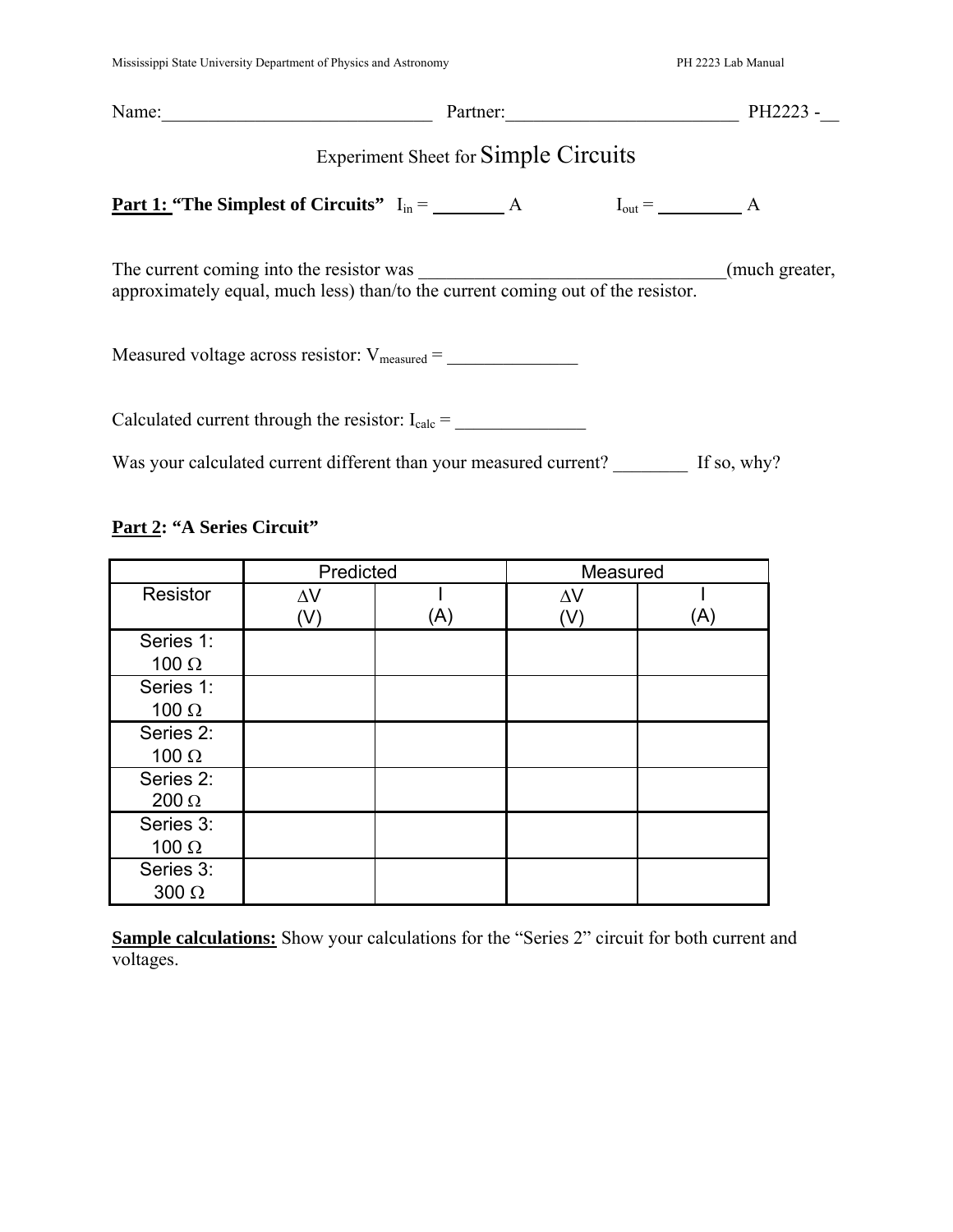#### **Questions:**

1. You should have gotten different voltages for different values of resistance in your series circuits. Explain why.

2. You should have measured the same current everywhere in your series circuits. Explain why.

## **Part 3: "A Parallel Circuit"**

 $I_{upstream} =$   $A$   $I_1$ branch <sub>100</sub> =  $A$   $I_2$  branch <sub>200</sub> =  $A$ 

 $\Delta V_{1100\Omega}$  = v  $\Delta V_{2200\Omega}$  = v

#### **Questions:**

- 1. Did  $I_1 + I_2$  approximately equal  $I_{\text{upstream}}$ ? \_\_\_\_\_\_\_\_\_ If not then you've done something wrong and you need to re-do it.
- 2. Why was the current different in the two branches? Furthermore, how can you predict which branch should have the most and least resistance just by looking at the circuit (without needing to measure)?

3. Was the potential difference across the  $200\Omega$  resistor greater than, less than, or approximately equal to the potential difference across the  $100\Omega$  resistor? Explain why?